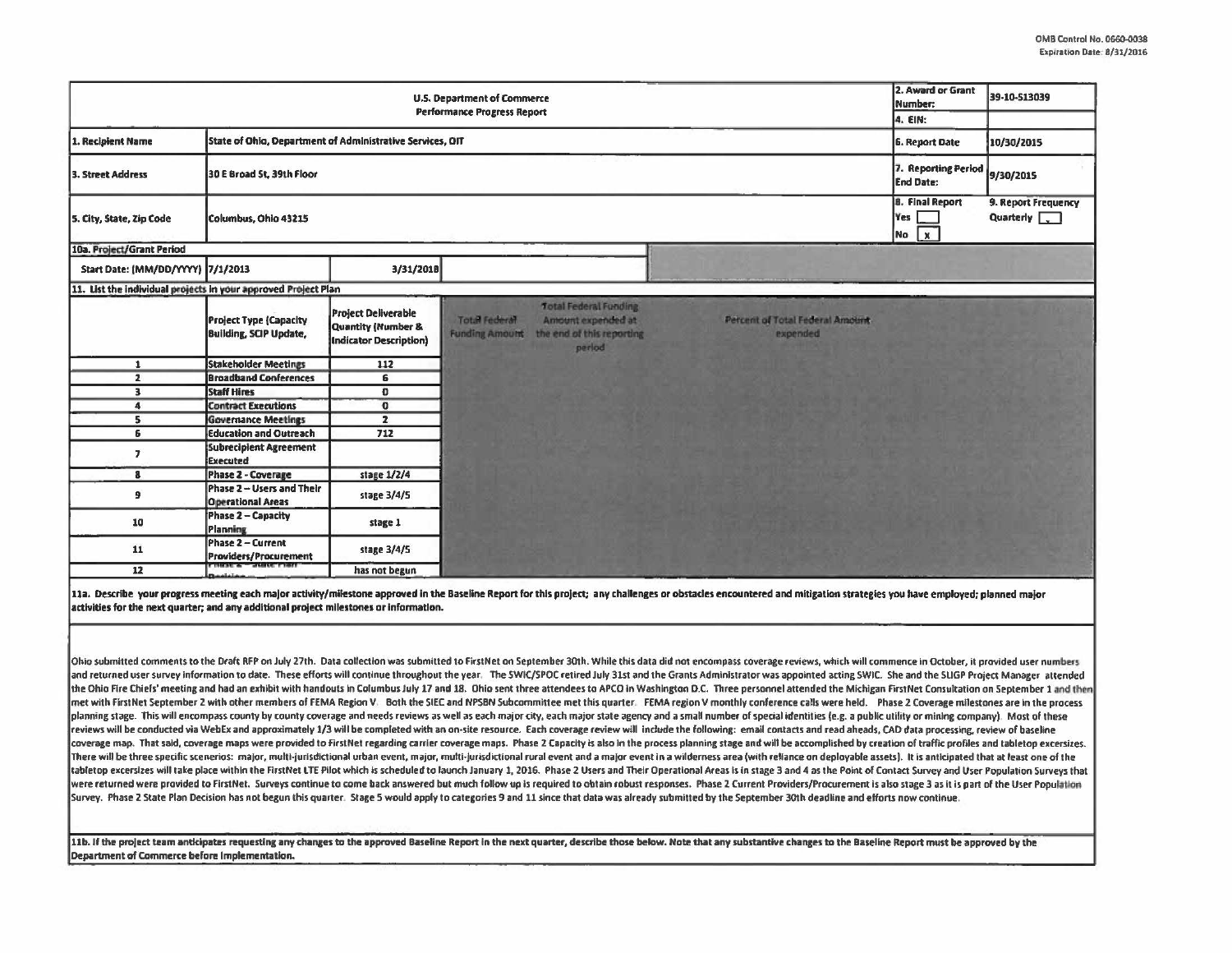Awaiting appointment of permanent SPOC to sign the award and return it to NTIA.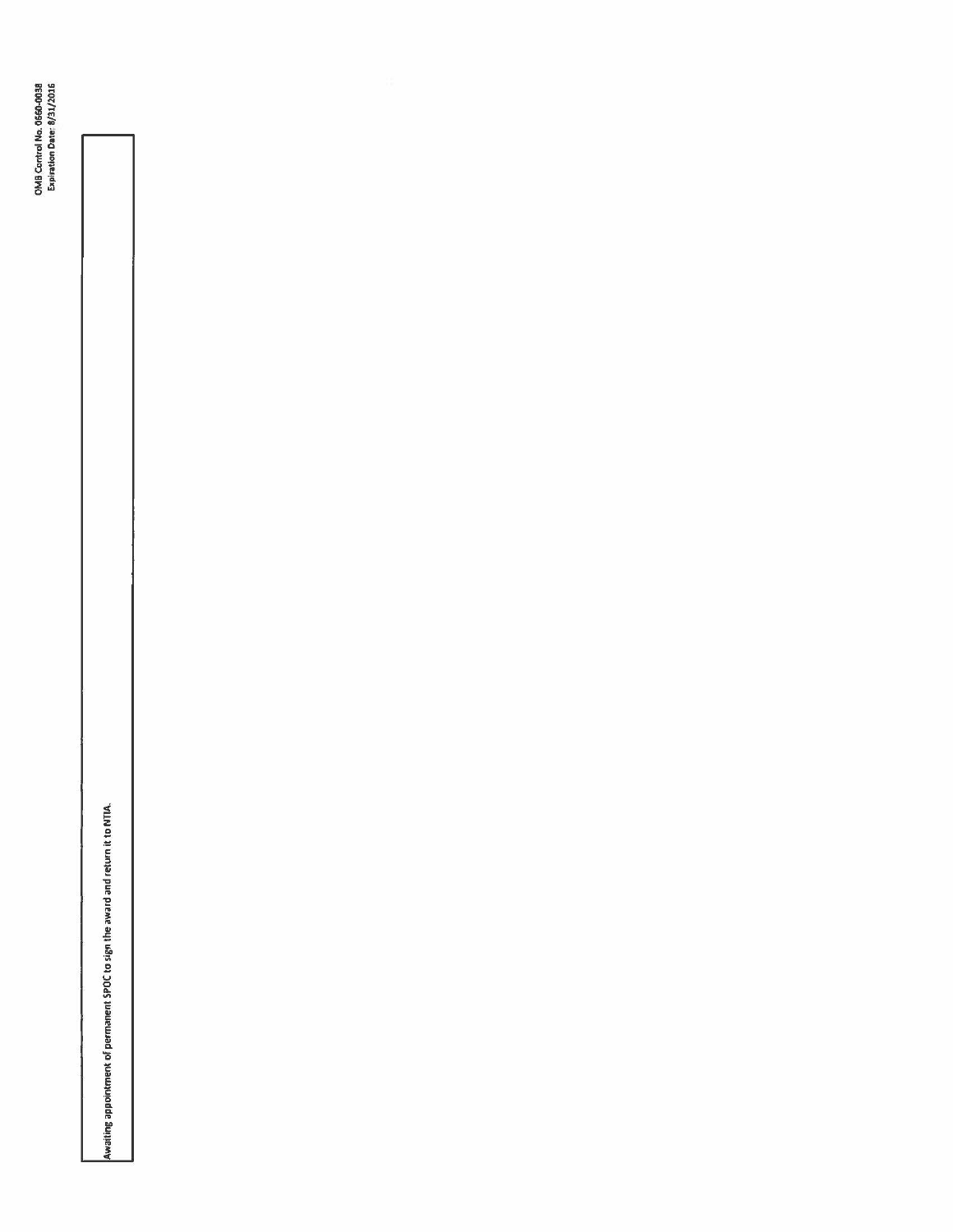11c. Provide any other Information that would be useful to NTIA as it assesses this project's progress.

Planning has begun to fold outreach into the LTE pilot program. We will hire a consultant to measure results and lessons learned and will highlight this at an on-site conference for stakeholders. We are also planning a tie project to statewide law enforcement and fire academies and technology incubators, with a second round to provide outreach to public safety union officials. The SLIGP Project Manager has also authored an article about Firs will be published in Ohio public safety trade magazines next quarter.

11d. Describe any success stories or best practices you have identified. Please be as specific as possible.

## 12. Personnel

12a. If the project is not fully staffed, describe how any lack of staffing may impact the project's time line and when the project will be fully staffed.

As stated in 11c, the project will be fully staffed with contractor/consultants who will align for specific purposes.

| 12b. Staffing Table<br><b>Job Title</b>         | FTE%                                                                                                                                  | <b>Project (s) Assigned</b><br>Change |        |                      |                                      |                   |                 |                                                |                                                 |
|-------------------------------------------------|---------------------------------------------------------------------------------------------------------------------------------------|---------------------------------------|--------|----------------------|--------------------------------------|-------------------|-----------------|------------------------------------------------|-------------------------------------------------|
| <b>SWIC</b>                                     | 0.33                                                                                                                                  | Spends 30% of FTE on SLIGP activities |        |                      |                                      |                   |                 |                                                | continued                                       |
| <b>Grants Administrator</b>                     | 0.4                                                                                                                                   | Spends 40% of FTE on SUGP activities  |        |                      |                                      |                   |                 |                                                | continued                                       |
|                                                 |                                                                                                                                       |                                       |        |                      |                                      |                   |                 |                                                |                                                 |
|                                                 |                                                                                                                                       |                                       |        |                      |                                      |                   |                 |                                                |                                                 |
|                                                 |                                                                                                                                       |                                       |        |                      |                                      |                   |                 |                                                |                                                 |
| 13. Subcontracts (Vendors and/or Subrecipients) |                                                                                                                                       |                                       |        |                      |                                      |                   |                 |                                                |                                                 |
|                                                 | 13a. Subcontracts Table - Include all subcontractors. The totals from this table must equal the "Subcontracts Total" in Question 14f. |                                       |        |                      |                                      |                   |                 |                                                |                                                 |
| <b>Name</b>                                     |                                                                                                                                       | <b>Subcontract Purpose</b>            |        | RFP/RFQ Issued (Y/N) | Contract<br><b>Executed</b><br>(Y/N) | <b>Start Date</b> | <b>End Date</b> | <b>Total Federal Funds</b><br><b>Allocated</b> | <b>Total Matching Funds</b><br><b>Allocated</b> |
| Keith Singleton                                 | <b>Website Dev/Marketing</b>                                                                                                          |                                       |        | N                    | Y                                    | 5/23/2014         | 6/30/2015       | 49,500.00<br>s                                 |                                                 |
| <b>TBD</b>                                      | <b>Marketing and Promotion</b>                                                                                                        |                                       |        | N                    | N.                                   |                   |                 | \$18,000.00                                    |                                                 |
| <b>ATST</b>                                     | <b>Data Collection</b>                                                                                                                |                                       |        | N                    | ٧                                    | 8/1/2015          | 12/31/2018      | \$623,040.00                                   |                                                 |
| <b>TBD</b>                                      | <b>SCIP Consultant</b>                                                                                                                | Vendor<br>Vendor                      |        | N                    | N                                    |                   |                 | \$21,000.00                                    |                                                 |
| TBD                                             | MOU/MOA Consultant                                                                                                                    |                                       | Vendor | N                    | N                                    |                   |                 | \$36,480.00                                    |                                                 |
| CAI, Inc.                                       | <b>Project Manager</b>                                                                                                                |                                       | Vendor | N                    | Y                                    | 9/30/2013         | 3/31/2018       | \$423,335.00                                   |                                                 |
| CAI, Inc.                                       | Outreach Coordinator                                                                                                                  |                                       | Vendor | N                    | Y                                    | 9/30/2013         | 3/31/2018       | \$271,848.00                                   |                                                 |
| <b>Diversity Search Group</b>                   | <b>Budget Analyst</b>                                                                                                                 |                                       | Vendor | N                    | Y                                    | 4/12/2014         | 3/31/2018       | \$135,472.00                                   |                                                 |
| <b>ATST</b>                                     | Phase One                                                                                                                             |                                       | Vendor | ¥.                   | Y                                    | 11/12/2014        | 12/31/2018      | \$660,000.00                                   |                                                 |
|                                                 | 13b. Describe any challenges encountered with vendors and/or subrecipients.                                                           |                                       |        |                      |                                      |                   |                 |                                                |                                                 |
|                                                 |                                                                                                                                       |                                       |        |                      |                                      |                   |                 |                                                |                                                 |